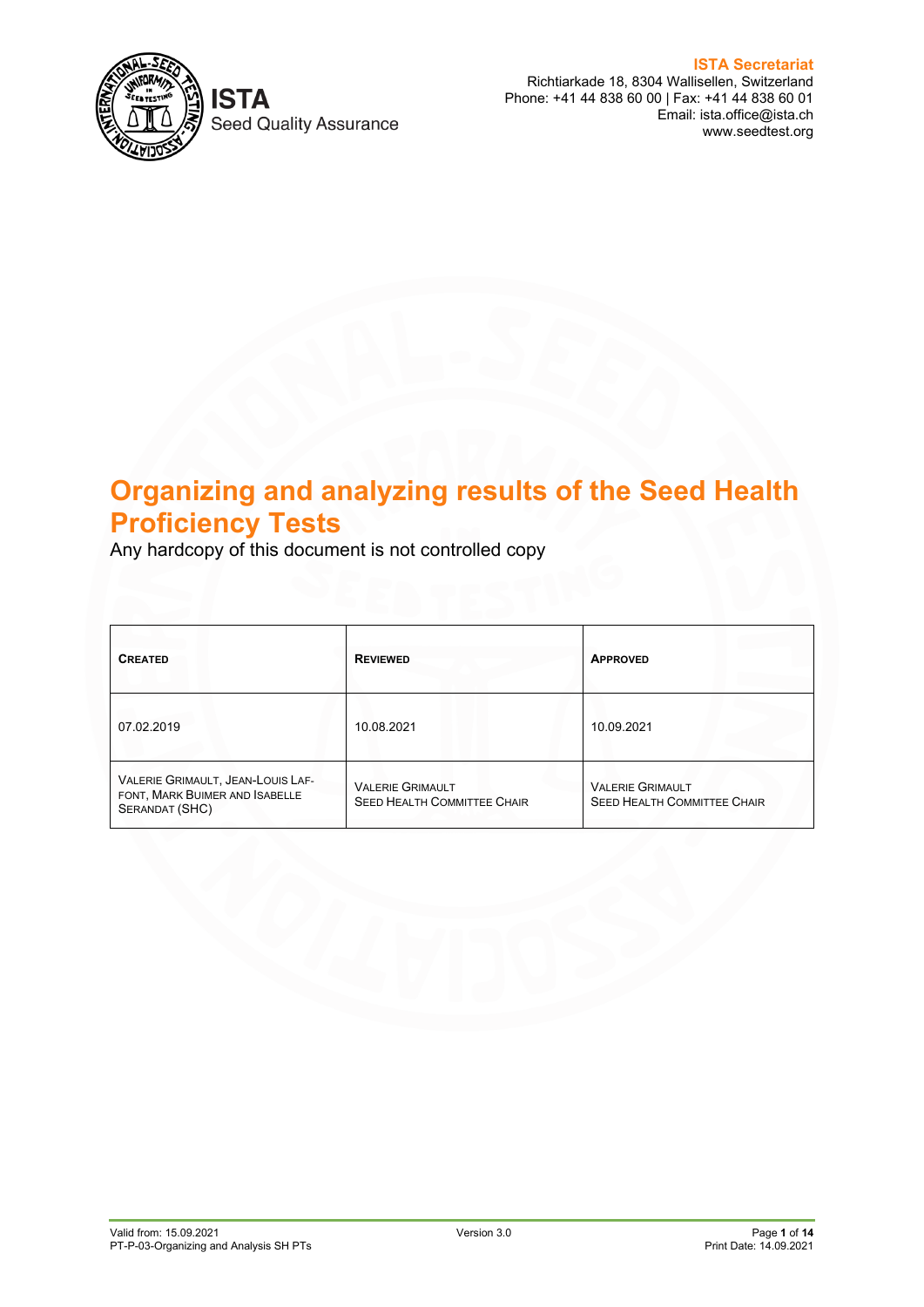# **SCOPE**

The ISTA Seed Health Committee organizes proficiency tests (PT) to monitor the ability of accredited laboratories to detect seed borne pathogens using the Annexe to Chapter 7 Seed Health Testing methods. Several different methods have been used for analysing results and rate laboratories. Different types of results are expected based on the method (individual seeds or pooled seeds) used to detect the pathogen.

- For detection of fungi, in most cases seeds are tested individually on media or blotters and results are generally expressed as the number of infected seeds per the number of seeds tested or as a percentage infection. These are quantitative results.
- For detection of bacteria or viruses, seeds are tested using pools containing X number of seeds per pool (subsample). Results are expressed as the number of infected subsamples (or positive subsamples) detected within a total number of subsamples tested. These are qualitative results.

It has been difficult for organizers to decide which statistical methods to use for these two scenarios. Therefore, the ISTA SHC decided to work with the ISTA Statistics Committee to define some guidelines to help PT organizers to set up and analyse their tests.

The following text establishes the second version of guidelines for statistical analysis for PTs.

#### **RESPONSIBILITY**

The Seed Health Committee is responsible for organising Proficiency Tests and inter-laboratory tests for validation of methods and the evaluation of their results.

#### **ABBREVIATIONS**

BMP: Below Minimum Performance

PT: Proficiency Test

StatCommittee: Statistic Committee

SHC: Seed Health Committee

#### **PROCESS DESCRIPTION**

PT rounds are prepared by PT leaders. The PT leaders:

- are defined in the 3-year PT Programme Plan
- are members of the PTC
- belong or have access to a laboratory for technical preparation; this laboratory must be an ISTA accredited laboratory for the PT species, for sampling in the laboratory and for the major expected tests
- are approved by the PTC Chair in consultation with the Accreditation and Technical Department; and apply the current version of PT-P-02-Proficiency Test Sample Preparation (confidential document).

#### **SCHEDULE**

Regular PT rounds are performed three times per year. Each round is made up of three samples for each test (or group of tests) and for each species. The samples undergo purity analysis, other seed determination, germination testing, moisture content determination, viability testing, vigour testing and/or thousand-seed weight testing, as applicable. PTs for tests other than those mentioned may be organised by the TCOM, but are, for the time being, not yet part of the rating.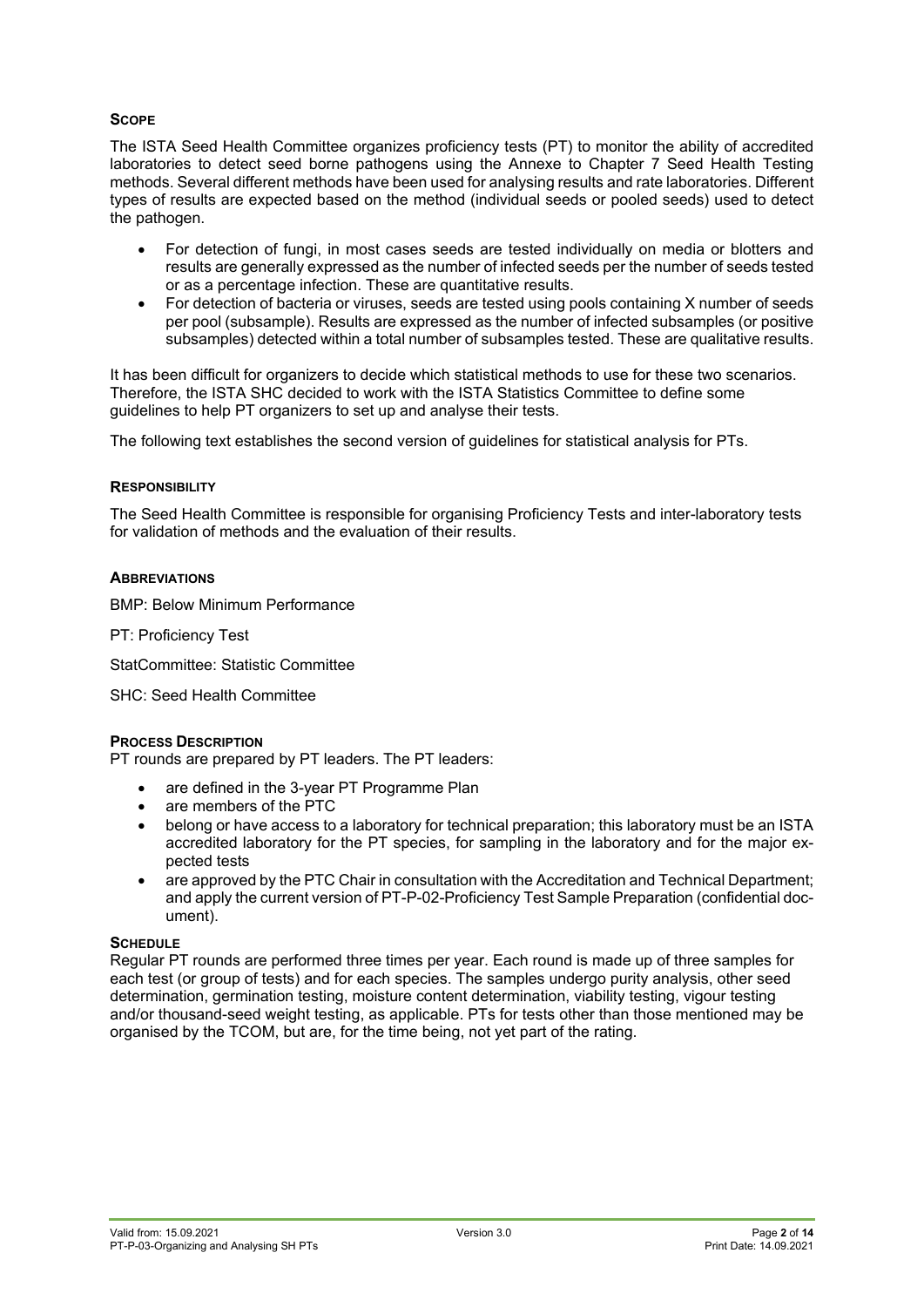## **PROGRAMME PLAN**

## **Seed lots:**

Seed lots used for PT can be either naturally infected or artificially contaminated.

Artificial contamination can be achieved:

- For viruses for ELISA testing: by mixing healthy seeds with ground infected dried tissues or with infected seeds.
- For bacteria by using a vacuum to infiltrate a bacterial suspension into individual seeds (with or without damaging the teguments). These seeds should be added to healthy seeds with a normal saprophytic background to mimic natural seed lots.
- For fungi, by immersing seeds in a spore suspension or plating seeds on a fungus colony under restriction of water (use of Mannitol to decrease water availability). These seeds should be added to healthy seeds with a normal saprophytic background to mimic natural seed lots.

Stability of the pathogen is often lower in case of artificially contaminated seeds and should be checked carefully in those applications where viability and infectivity are an issue.

A pre-test will be necessary to determine the level of contamination, i.e., the expected results of subsamples.

**Samples/subsamples**: subsamples will be prepared by the organizers and sent to each participant to avoid variation in subsampling in laboratories and to be certain of what is sent. **No subsampling should be done in the participating laboratories.**

#### **Levels of infection**

- Levels of infection are determined based on pre-tests. To have a good estimation, it is advised to test a sufficient number of samples during the pre-test.
- Healthy, no presence of pathogen (with saprophytes if possible): all subsamples should be negative. It should have a saprophyte load equivalent to routinely tested commercial seed lots.
- Low and/or medium infection level (combination of low and/or medium).
	- $\circ$  For quantitative results, the organizer needs to be rather certain, based on pre-tests, that all low-level subsamples are contaminated (at least one infected seed in subsample analysed) and that contamination is over the detection limit of the method. For example, a minimum of 5% contamination for fungi is required to be sure that all subsamples distributed will most likely contain at least one contaminated seed.
	- $\circ$  For qualitative results, the organizer will determine the % of contamination of the seed lot based on Seedcalc program provided in the STATCOM webpage (tools), and then determine the probability to find a number of contaminated samples over the number tested with the "probability tool for qualitative results" provided on the SHC webpage (tools). For example, in figure 1, a 0.07% infection (computed % in sample) has been determined because on 8 subsamples of 1000 seeds tested, 4 were positive. In this case, (Fig 2) for a 0.0.07% of infection with 1000 seeds tested, if 3 subsamples are tested in the PT, at a probability >5%, it is possible to detect from 0 to 3 positive subsamples, which is not very informative for a future PT.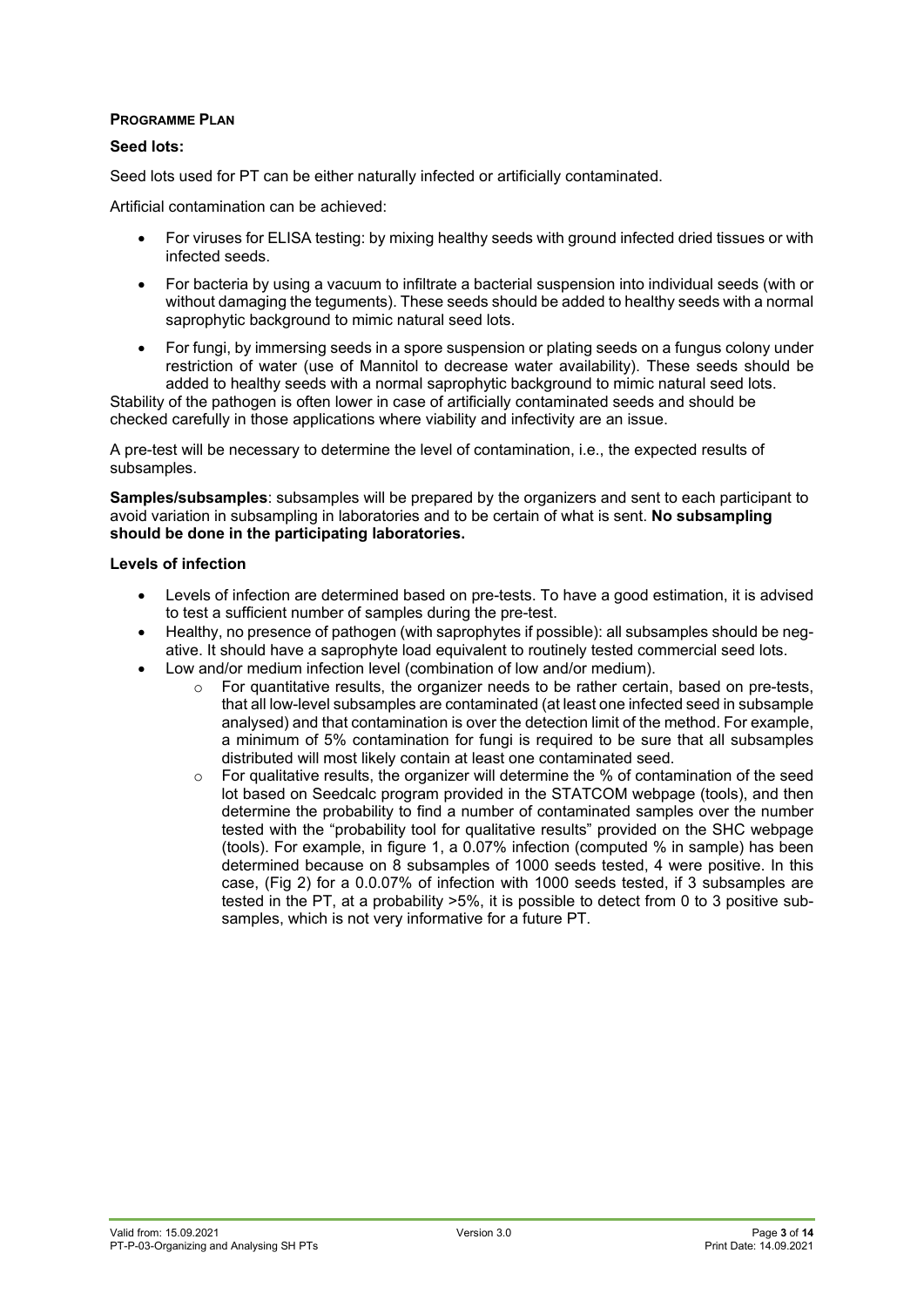

| Impurity Estimation & Confidence Intervals (Assay measures impurity characteristic)<br>(Number of seed sampled should not exceed 10% of total number in population) |           |                                                       |       |                                 |  |
|---------------------------------------------------------------------------------------------------------------------------------------------------------------------|-----------|-------------------------------------------------------|-------|---------------------------------|--|
| # of Seed Pools<br># of Seeds per Pool                                                                                                                              | 8<br>1000 | Computed % in sample 0.07                             |       |                                 |  |
| <b>Total Seeds Tested</b><br># Deviants Pools                                                                                                                       | 8000<br>4 |                                                       |       | Measured property on seed pools |  |
|                                                                                                                                                                     |           | Desired Confidence Level 95                           |       | $\frac{9}{6}$                   |  |
| <b>Upper Bound of True % Impurity</b>                                                                                                                               |           | (95% confident that the lot impurity is below 0.16%.) | 0.16  |                                 |  |
| 2-sided CI for True % Impurity                                                                                                                                      |           | 0.02                                                  | to    | 0.18                            |  |
| <b>Lower Bound of True % Purity</b>                                                                                                                                 |           | (95% confident that the lot purity is above 99.84%.)  | 99.84 |                                 |  |
| 2-sided CI for True % Purity                                                                                                                                        |           | 99.82                                                 | to    | 99.98                           |  |

Figure 2: Probability tool used to determine expected number of positive subsamples on total subsamples tested based on %infection, at 5% confidence



• High infection level, all subsamples should be positive

## **Number of subsamples per infection level:**

- For plating or blotter tests (fungi), use the same number of subsamples per infection level (i.e., 3 for healthy, 3 for low, 3 for high), and if possible, an extra subsample of one of the infection level to avoid participants to know what result to expect.
- For testing of seed pools (bacteria and viruses), subsample numbers depend on infection/contamination level with more focus on low/medium levels i.e., more subsamples need to be tested at lower levels where there is more chance to have a false negative result. The numbers of pools (subsamples) to test for a low/medium level will depend on the % infection/contamination of the sample and the number of seeds per pool. The number of subsamples will need to allow the organizing lab to rate the participating labs. In the previous example testing 3 subsamples would not allow rating of the labs as at this % of infected seeds, there is a probability to detect between 0 and 3 subsamples when 3 subsamples are tested. So, every lab would obtain the expected result whatever its result. The Figures 3 and 4 below show that 8 subsamples will be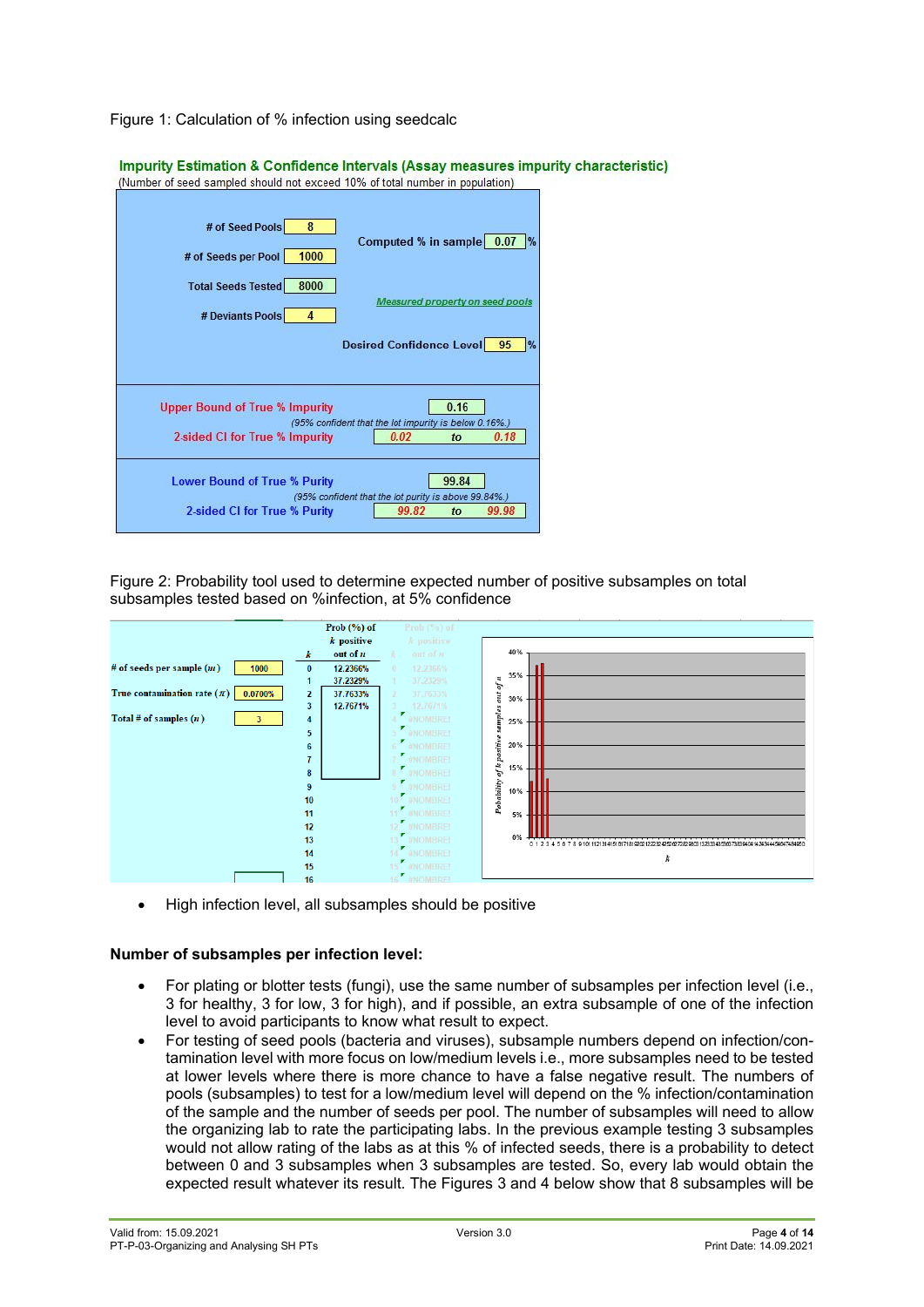necessary to rate the laboratories as for an A rating between 2 and 6 positive subsamples expected at a 5% probability and it is possible to assign a B rating (see bullet point "rating of lab" for more explanation).





Fig 4 Example of probability tool results used with 8 subsamples at a 0.07% infection



- In all cases, a minimum of 3 subsample per level will be needed
- 1 result will be reported per subsample

## **Size of subsample:**

The organizer should use the subsample size indicated in the method.

## **Homogeneity test of subsamples:**

- Done to ensure a homogeneous distribution of pathogen in samples and enables a PT organizer to know if sample is acceptable, i.e., all subsamples distributed to participants will give the expected result.
- Done for each pathogen if multiple pathogens are included in the same PT.
- Completed using the method to be used in the PT
- Done by the organizing lab on a minimum of 8 subsamples (for each level and each pathogen), preferably 10 subsamples,
- Done just before shipping, when subsampling is completed, and subsamples are packed
- For methods giving a quantitative result (fungi, grow out tests), the excel tool to calculate homogeneity of samples is used to check homogeneity. It can be found on SHC web page (toolbox). An example is given below. The result is given in red: "OK" for homogeneous sample, "Out" for non-homogeneous sample.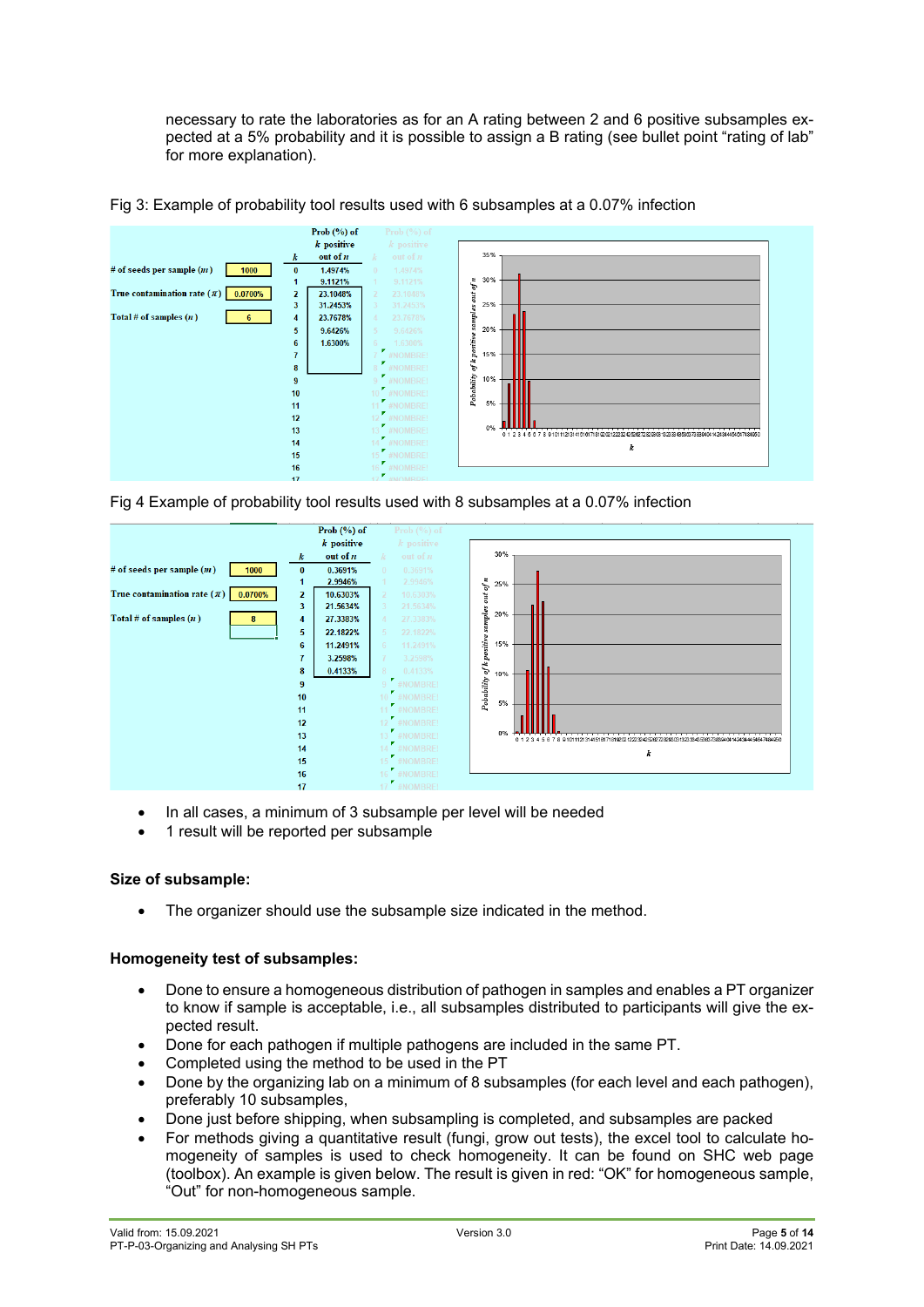#### **CALCULATION OF CONFORMITY FOR HOMOGENEITY TEST**



| Taille d'échantillonnage      | 400          |                |       |                |       |      |                |       |                |       |                |
|-------------------------------|--------------|----------------|-------|----------------|-------|------|----------------|-------|----------------|-------|----------------|
| <b>Echantillons</b>           | $\mathbf{1}$ | $\overline{2}$ | 3     | $\overline{4}$ | 5     | 6    | $\overline{7}$ | 8     | $\overline{9}$ | 10    |                |
| nb. sem. infectées            | 51           | 52             | 41    | 53             | 36    | 42   | 46             | 29    | 40             | 45    | <b>Movenne</b> |
| pourcentage de semences saine | 87,25        | 87             | 89,75 | 86,75          | 91    | 89,5 | 88,5           | 92,75 | 90             | 88,75 |                |
| <b>Moyenne</b>                |              |                |       |                | 89,13 |      |                |       |                |       |                |
| <b>Tolérance</b>              |              |                |       |                | 1,41  |      |                |       |                |       |                |
| Valeur de H                   |              |                |       |                | 9,28  |      |                |       |                |       |                |
| Réponse d'homogénéité         |              |                |       |                | Out   |      |                |       |                |       |                |

• As this tool is currently difficult to use in cases of some fungi or with different computers, an alternative is to use Hampels method to detect outliers: if no outliers are detected, the sample is considered as homogeneous. An example is given below.

|     | <b>MS Excel Hampels Outlier Test Example</b> |          |               |                  |        |  |
|-----|----------------------------------------------|----------|---------------|------------------|--------|--|
|     |                                              |          |               |                  |        |  |
| Lab | Lab Values (Xi)   Xi - M                     |          | <b>Status</b> |                  |        |  |
|     | 12,75                                        | 1,875 OK |               | Median (M):      | 10,875 |  |
| 2   | 13,00                                        | 2,125 OK |               | <b>MAD:</b>      | 1,375  |  |
| 3   | 10,25                                        | 0,625 OK |               | <b>5.2 X MAD</b> | 7,150  |  |
| 4   | 13,25                                        | 2,375 OK |               |                  |        |  |
| 5   | 9,00                                         | 1,875 OK |               |                  |        |  |
| 6   | 10,50                                        | 0,375 OK |               |                  |        |  |
| 7   | 11,50                                        | 0,625 OK |               |                  |        |  |
| 8   | 7,25                                         | 3,625 OK |               |                  |        |  |
| 9   | 10,00                                        | 0,875 OK |               |                  |        |  |
| 10  | 11,25                                        | 0,375 OK |               |                  |        |  |
|     |                                              |          |               |                  |        |  |

- For methods giving a qualitative result,
	- $\circ$  Homogenous distribution means that all subsamples tested in homogeneity test are positive for infected samples and negative for healthy samples
	- $\circ$  In some cases, for naturally infected seeds (generally low/medium levels), the distribution of the pathogen will not be homogeneous i.e.: all subsamples tested will not have the expected positive result. In this case, the sample is not homogeneous, but homogeneity test can be used to determine the level of contamination (in % using seed calc) and then an expected number of positive samples out of the total sent to participants (see fig 2-4).
- Homogeneity test will be used to validate the expected results of subsamples
- Samples are valid for further analysis if homogeneous.
- In case of lack of homogeneity, it will be decision of the organizer to:
	- Use another seed lot or<br>○ Cancel this level of infer
	- Cancel this level of infection or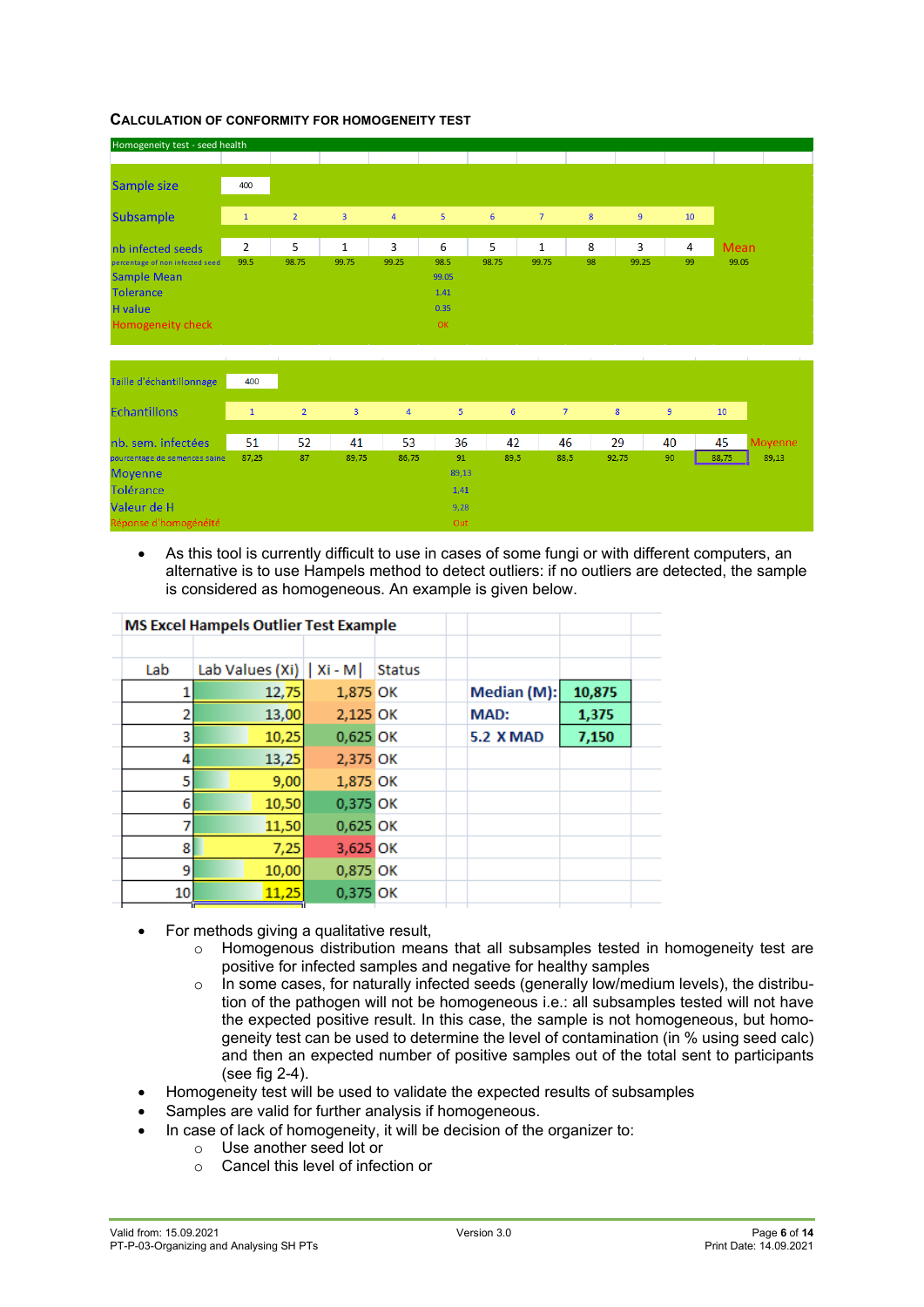- $\circ$  Not use the subsamples corresponding to this level of infection in the statistical analysis / not rank the laboratories on these subsamples or
- $\circ$  Use the subsamples corresponding to this level of infection and adapt the statistical analysis (for example for qualitative results for low/medium lots, see fig 2-4)

## **Stability test of subsamples:**

- Performed to be sure that the infection of the subsample does not change during the course of the PT. It is particularly important for artificially infested/contaminated seeds where the level of infection can decrease in time.
- Done with the method used in the PT
- Done on a minimum of 3 subsamples (per level per pathogen), by the organizing lab
- Done just after the deadline for participants to complete the test.
- It must give the expected result (healthy for healthy subsamples, infected for infected seed samples).
- The same statistical tools as homogeneity test can be used to verify stability of samples
- If results show that the sample is not stable: this is an indication that unexpected or unpredicted results of PT may be due to problems with the sample and not to errors or mistakes by the lab. In this case, it is the decision of the organizer to:
	- $\circ$  Not use the subsamples in the statistical analysis / not rank the laboratories  $\circ$  Use the subsamples and adapt the statistical analysis
	- Use the subsamples and adapt the statistical analysis

#### **Number of participants:**

- For quantitative results, when comparing results to a mean, a minimum of 8 participants are required. If less than 8 participants or a high variability of results of participants, the results are compared to the expected value.
- For qualitative results, when each participant is compared to the expected value and because the probability tool is used to analyse results, it is not necessary to have a specified number of participants.
- The number of samples to be prepared will depend on the number of participants. Samples for homogeneity test, for stability test and five extra sample sets as replacements need to be added to the total number.

## **Recording of results:**

• Templates for notation sheets are provided, in order to record all necessary information about lab, samples tested, raw results and final result per sample of the lab. Templates will need to be adapted depending on method used.

## **Statistical analysis:**

#### Statistical analysis for **quantitative methods** (fungi: % contamination, number of contaminated seeds):

The analysis is done using Z scores (see rating of laboratories)

Results will be analysed with the tool developed by STATCOM on results without outliers (unexpected results, results too far from expected ones) determined by Hampel's rule for detecting outliers.

In cases of low number of participants or high variability of results, results can be analysed with a box plot and compared to expected values determined with homogeneity and stability tests.

## Statistical analysis for **qualitative methods** (bacteria, viruses, some fungi's results):

• For qualitative results (subsample identified as positive or negative for viruses or bacteria), the counting of colonies or number of lesions or the optical density will be indicative (for a level of contamination for example). It is not expected to do statistical analysis on this aspect. Only the number of positive and negative subsamples will be used for statistical analysis.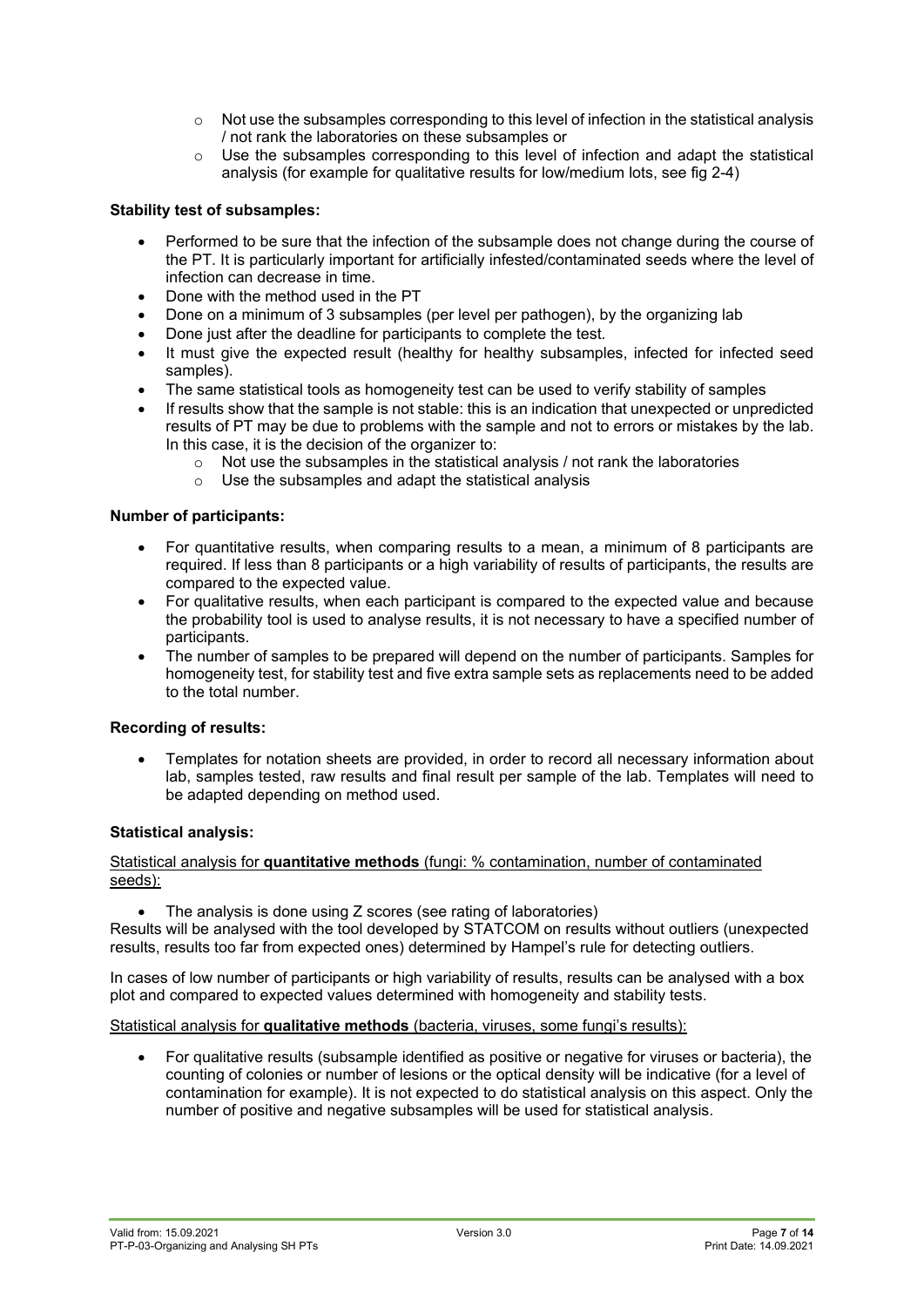• For homogeneous subsamples (generally healthy and high levels). The norm NF EN ISO 16140 will be used to determine the performance criteria of the method through sensitivity, specificity, and accuracy. The analysis consists of a comparison between the expected result (known samples, validated by homogeneity test to be determined by organizer) and the obtained result in participating laboratories. This comparison records positive and negative agreement or positive and negative deviation (cf. table 1).

Table 1:

|                   | expected result +           | expected result -           |
|-------------------|-----------------------------|-----------------------------|
| Obtained result + | positive agreement +/+ (PA) | positive deviation -/+ (PD) |
| Obtained result - | negative deviation +/- (ND) | negative agreement -/- (NA) |

These definitions allow the calculation of sensitivity, specificity, accuracy and reproducibility according to the following mathematical formulas:

Sensitivity = ΣPA/(ΣPA+ΣND)x100

Specificity = ΣNA/(ΣNA+ΣPD)x100

Accuracy = (ΣNA+ΣPA)/(ΣPA+ΣNA+ΣPD+ΣND)x100

PA = positive agreement

ND = negative deviation

NA = negative agreement

PD = positive deviation

A sensitivity of 100% shows that the method / laboratory always detects the target pathogen: there were no false negatives.

A specificity of 100% shows that the method / laboratory does not give a positive result for a sample that does not contain the target pathogen: there were no false positives.

An accuracy of 100% shows that the target pathogen is always detected; there were no false negatives or false positives.

- For non-homogeneous subsamples, generally low/medium levels. Analysis cannot be performed according to the norm NF EN ISO 16140. In this case, the analysis will be performed based on the % of infection of the samples:
	- $\circ$  Non-homogeneous seed samples are identified during pre-tests and homogeneity test (see page 6).
	- $\circ$  Homogeneity test, or stability test if the result is different from homogeneity test, will be used to give precision on determination of the expected value i.e., the % of infection of the sample. This % will be determined with seed calc. Statistical analysis will be done on a probability to determine the number of positives samples / total analysed with the "probability tool for qualitative results" provided on the SHC webpage (tools).
		- On the previous example with a contamination level of 0.07% and 8 subsamples of 1000 seeds tested, we expect participants to detect from 2 to 6 subsamples with a >5% probability.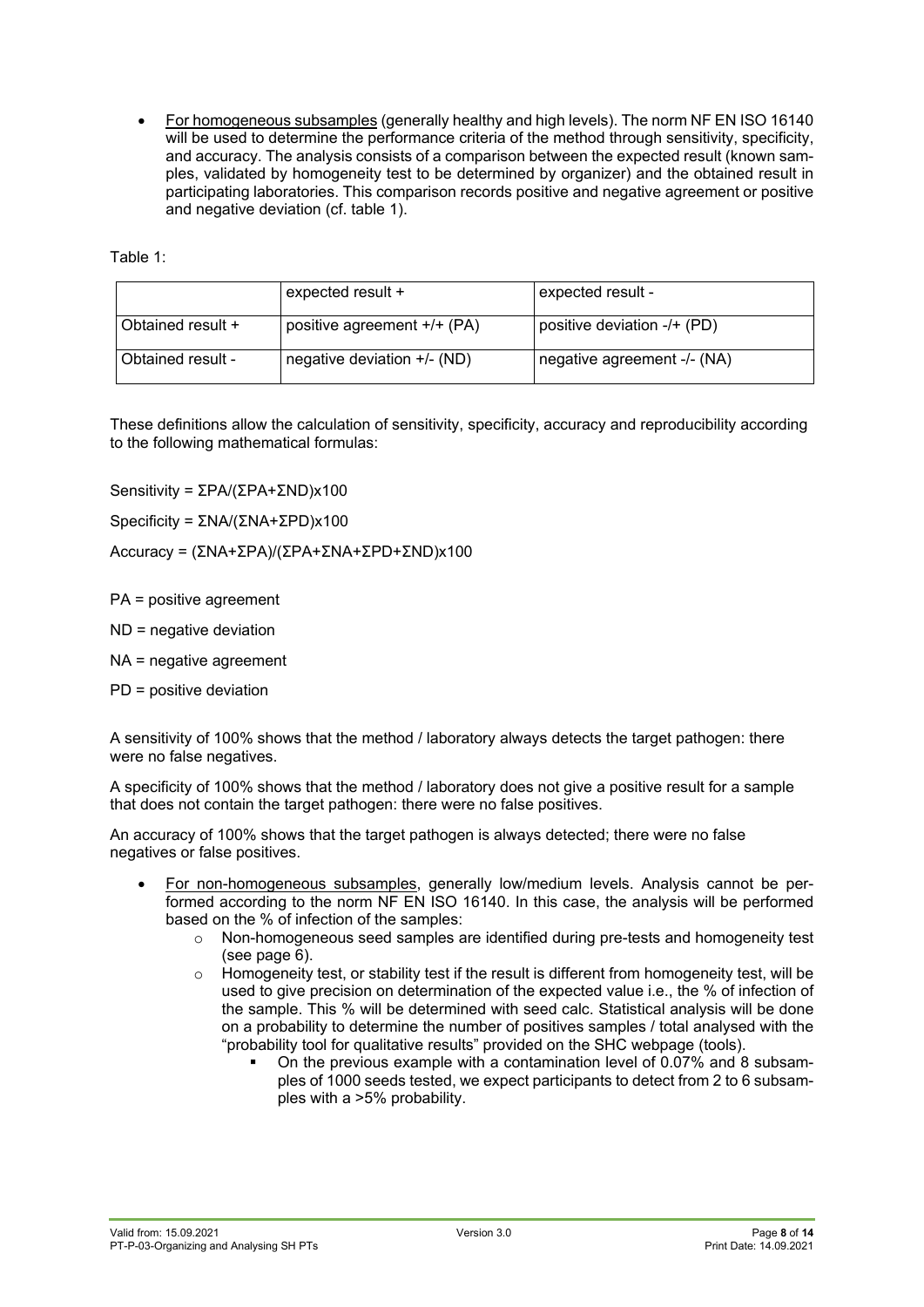## **Rating of laboratories:**

For SH testing, rating of laboratories is now in the evaluation phase, it has no consequences on the accreditation of the laboratories yet. It is based on an A, B, C and BMP rating like basic testing PTs (see: [PT-P-01 ISTA Standard Proficiency Test ,](https://www.seedtest.org/en/proficiency-test-documents-_content---1--3493.html) for more details on basic tests rating).

Only the end result is used for rating.

## • **Quantitative results:**

Use median values of all labs without outliers. Outliers, per level and per pathogen, are identified using Hampel's rule for detecting outliers.

Results of labs will be analyzed using Z scores and automatically calculated by the excel sheet available on ISTA website, SHC page, tools. The paragraphs below explain how the calculations are done and can be exceptionally changed for healthy sample.

#### **Healthy:**

**A:** limit is 0 contaminated seeds. In exceptional cases, the prescreening can show a negative result while the homogeneity test can show 1 positive seed in one subsample among the 10 or more tested. In this case, if possible, the lot is cancelled from the PT. But if no other negative seed lots are available, it can be exceptionally allowed to use this lot for the PT. In this case 1 positive seed in one subsample from the healthy sample will be allowed for an A rating. The % infection corresponding to 1 seed in one subsample will be calculated to fill in the spreadsheet and the corresponding z score will be chosen as the limit.

**B:** accept 1 false positive on total tested and enter the z-score value of 1 false positive as the limit. In the exceptional cases described for A, 1 positive seed in the healthy sample more than for A rating will be allowed for a B rating and the corresponding z score will be chosen as limit.

**C:** accept 2 false positive on total tested and enter the z-score value of 2 false positive as the limit. In the exceptional cases described for A, 1 positive seed in the healthy sample more than for B rating will be allowed for a C rating and the corresponding z-score will be chosen as limit.

## **Contaminated samples:**

Limits of acceptable Z scores for A, B, C and BMP will be dependent on limits given by quantile of a normal distribution:

- $\circ$  Limit for A: 0.67 which corresponds to 0.75 quantile of a normal distribution  $\circ$  Limit for B: mean between A and C
- $\circ$  Limit for B: mean between A and C<br> $\circ$  Limit for C: 2.33 which corresponds
- Limit for C: 2.33 which corresponds to 0.99 quantile of a normal distribution

It will give the values already filled on the sheet: (in absolute values of Z scores)

- $O$  A: < 0.67
- B: >0.67 and <1.5<br>○ C: > 1.5 and <2.33
- $C: > 1.5$  and  $\leq 2.33$
- $O$  BMP:  $> 2.33$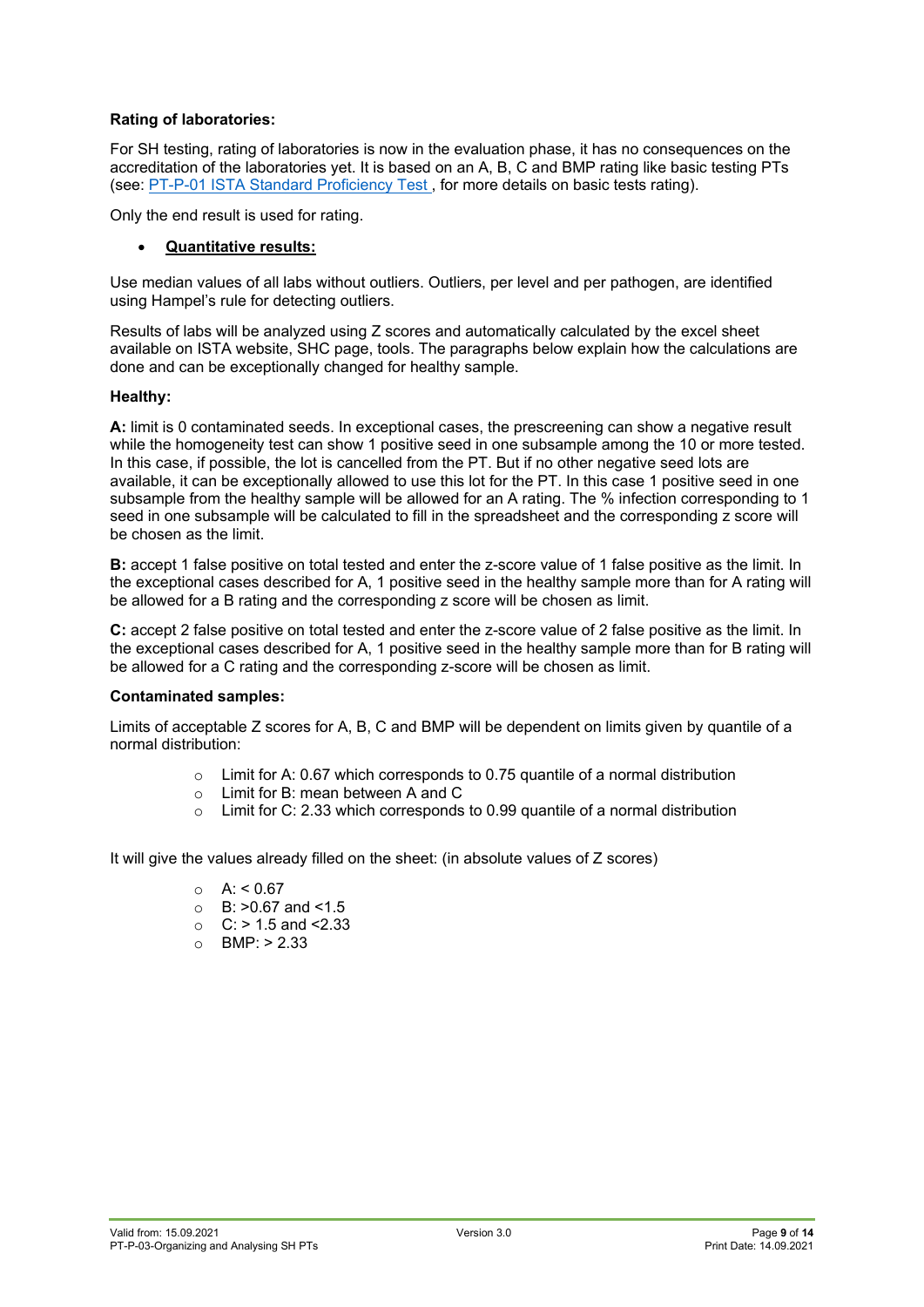|                                    | Change any value in a yellow cell       |     |                                        |     |                                      |                |
|------------------------------------|-----------------------------------------|-----|----------------------------------------|-----|--------------------------------------|----------------|
|                                    | Max abs(z-score)<br>for the Healthy lot |     | Max abs(z-score)<br>for the Medium lot |     | Max abs(z-score)<br>for the High lot |                |
| Minimum requirements for A rating: | 0.08                                    | and | 0.67                                   | and | 0.67                                 |                |
| Minimum requirements for B rating: | 0.22                                    | and | 1.5                                    | and | 1.5                                  |                |
| Minimum requirements for C rating: | 0.33                                    | and | 2.33                                   | and | 2.33                                 |                |
| Lab                                | abs(z-score)<br>for the Healthy lot     |     | abs(z-score)<br>for the Medium lot     |     | abs(z-score)<br>for the High lot     | Rating         |
| $\mathbf{1}$                       | 0.00                                    |     | 0.09                                   |     | 1.16                                 | в              |
| 3                                  | 0.33                                    |     | 1.79                                   |     | 1.78                                 | C              |
| 4                                  | 16.67                                   |     | 9.50                                   |     | 11.60                                | <b>BMP</b>     |
| $5\overline{)}$                    | 0.00                                    |     | 0.64                                   |     | 0.68                                 | в              |
| $6\phantom{1}$                     | 1.59                                    |     | 0.57                                   |     | 0.88                                 | <b>BMP</b>     |
|                                    | 0.00                                    |     | 0.07                                   |     | 0.64                                 | A              |
| 8                                  | 0.08                                    |     | 1.33                                   |     | 1.34                                 | в              |
| 9                                  | 0.00                                    |     | 0.33                                   |     | 0.75                                 | B              |
| 10                                 | 0.00                                    |     | 0.70                                   |     | 0.38                                 | B              |
| 11                                 | 0.08                                    |     | 0.22                                   |     | 0.24                                 | A              |
|                                    |                                         |     |                                        |     |                                      | $\overline{A}$ |

In this example, 1 contaminated seed was detected in the "healthy" seed lot, so the limits for A, B and C have been adapted to Z scores corresponding to 1, 2 and 4 contaminated seeds respectively (yellow cells).

In cases of low number of participants or high variability of results, results can be analysed with a box plot and compared to expected values determined with homogeneity and stability tests. In Fig 5, the max and min values have been determined based on Homogeneity (TH) and stability (TS) tests' results. The same rules for healthy sample apply. For the low medium A, B, C and BMP are determined visually by the organizer based on min/max values.





## • **Qualitative results:**

- o **Healthy lot**: if homogeneity test shows 0% contamination, we expect 0 contaminated samples, so no flexibility for A B C. Then, if 1 or more contaminated samples are detected in a healthy seed lot the laboratory will be rated BMP.
	- In exceptional cases, the prescreening can show a negative result while the homogeneity test can show 1 positive subsample among the 10 or more tested. In this case, if possible, the lot is cancelled from the PT. But if no other negative seed lots are available, it can be exceptionally allowed to use this lot for the PT. In this case 1 positive subsample from the healthy sample will be allowed for an A rating. If more than 1 subsample is detected, the rating will then be BMP.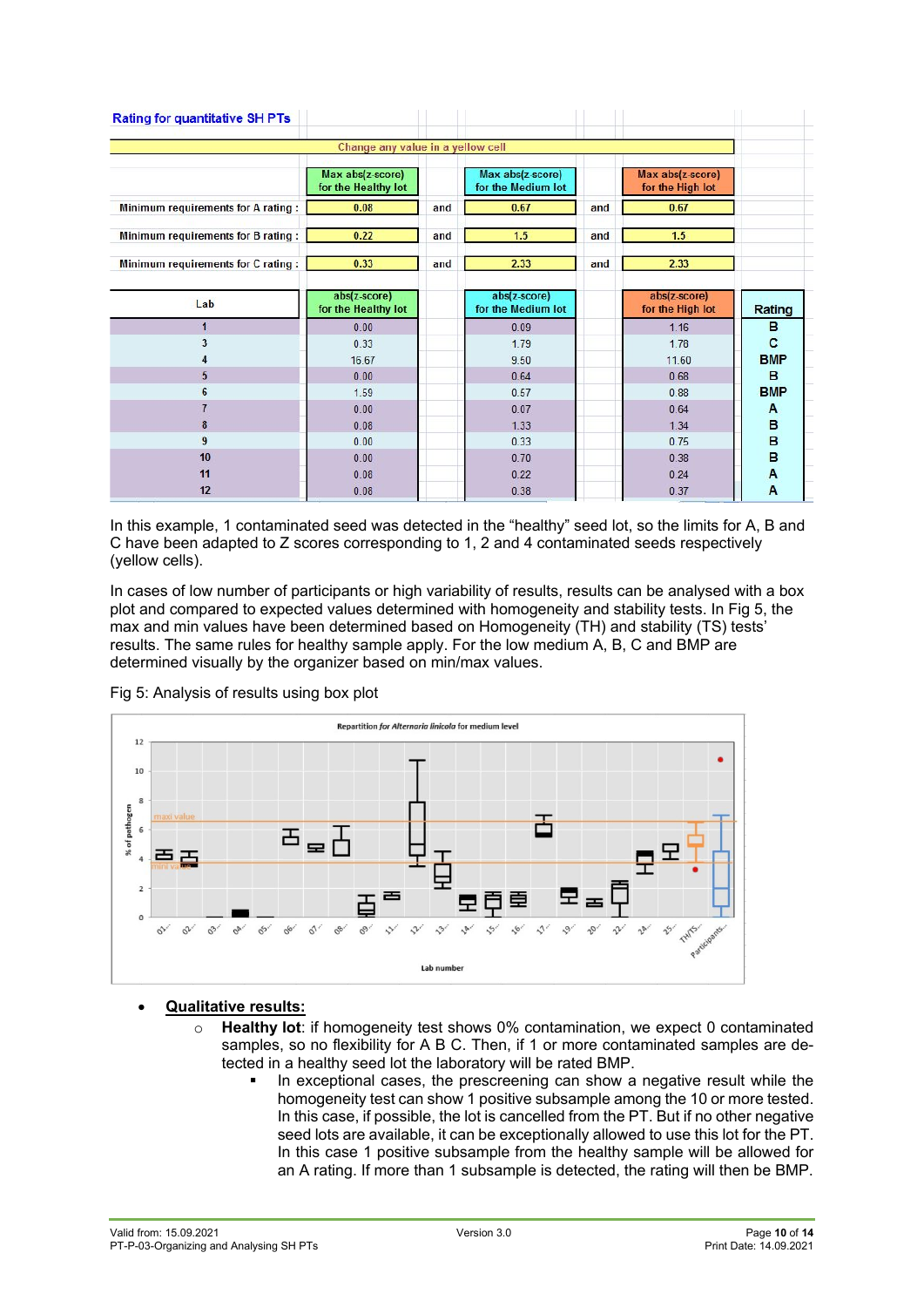- o **High level**: if homogeneity test shows all subsamples contaminated, we expect all subsamples to be contaminated, so there is no flexibility for A B C. If less than all subsamples are detected by the laboratory, it is rated as BMP.
- o **Medium level**:
	- if homogeneity test shows all subsamples contaminated, we expect all subsamples to be contaminated so there is like for high level no flexibility for A B C. If less than all subsamples are detected by the laboratory, it is rated as BMP. Depending on results of the labs, because it is a medium level, some flexibility can be given for 1 negative subsample, in this case it is rated as B. More than 1 will be rated as BMP.
	- For non-homogeneous samples: calculate the % of contamination based on Seedcalc. The expected result is given by the probability to find a number of contaminated samples among the number tested with the "probability tool for qualitative results" provided on the SHC webpage (tools). The rating will be defined as follows:
		- $C>1\%B>2.5\%A>5\%$ :
		- C rating is not always possible depending on the number of subsamples. So, a minimum of subsamples is necessary to be able to rank the labs. Depending on the level of contamination, this C rating can be included or excluded from the rating (this occurs frequently for GMO testing, for example)
		- BMP is  $<$ 1%

This process should be done while testing the homogeneity to know whether or not a sample is usable for rating the labs.

The A, B, C, BMP ratings are determined for the different infection levels; the worst rating is applied as the overall rating for the participating laboratory.

**Example 1: Xhc dilution plating PT 2003**: The lot chosen had a 0.02% infection. 5 subsamples of 10000 seeds were tested. In this case the lot chosen was not suitable for rating the labs, because there would be only an A and C.

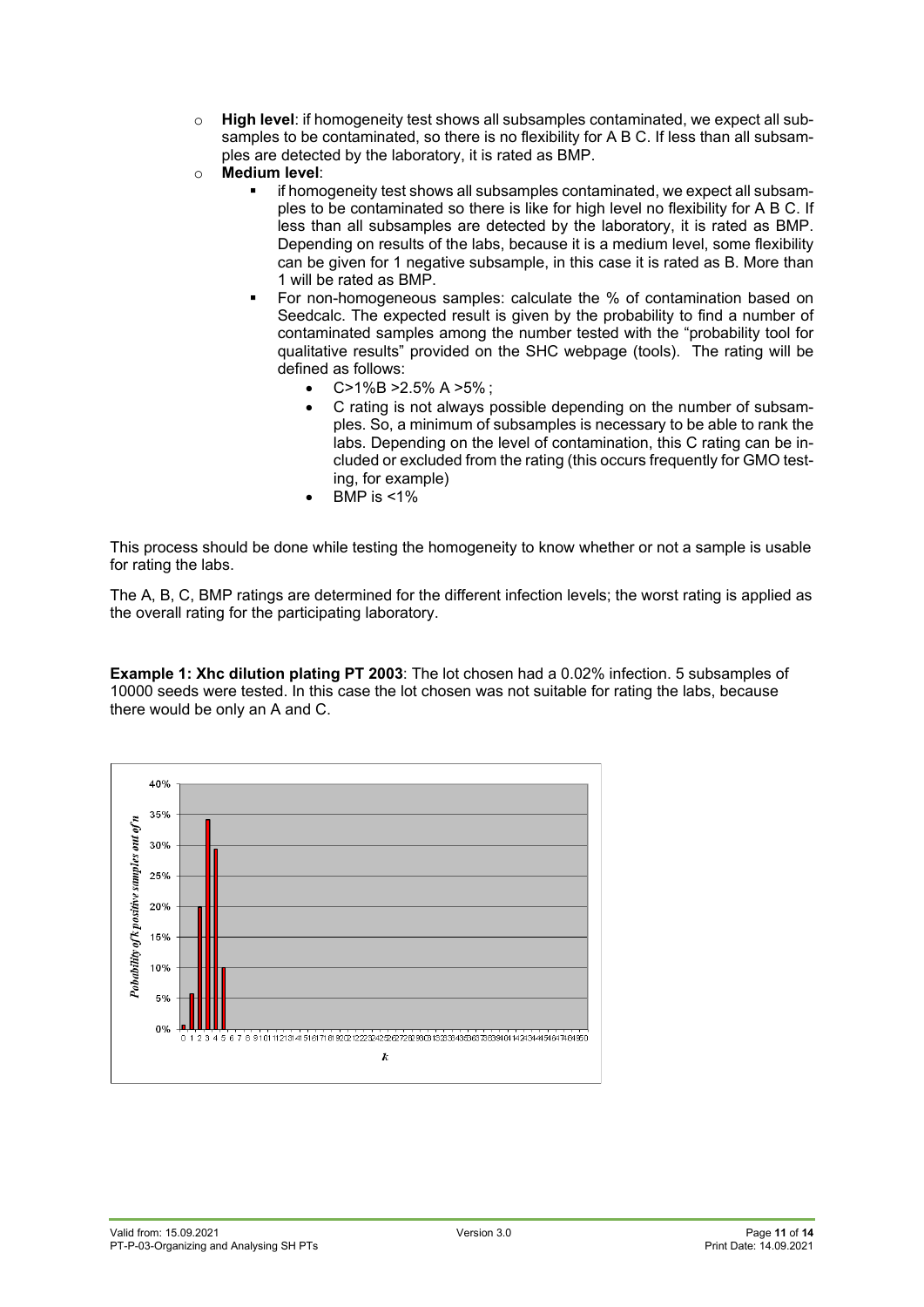**Example 2: PepMV ELISA PT 2003**: The lot chosen had a 0.77% infection. 12 subsamples of 250 seeds were tested. In this case, there was more than 1% chance to find 7 contaminated samples, so we changed the requirement for B level at the probability for 7 contaminated samples which corresponds to 1.7%. No C rating is possible. See the theoretical example below to illustrate different ratings.



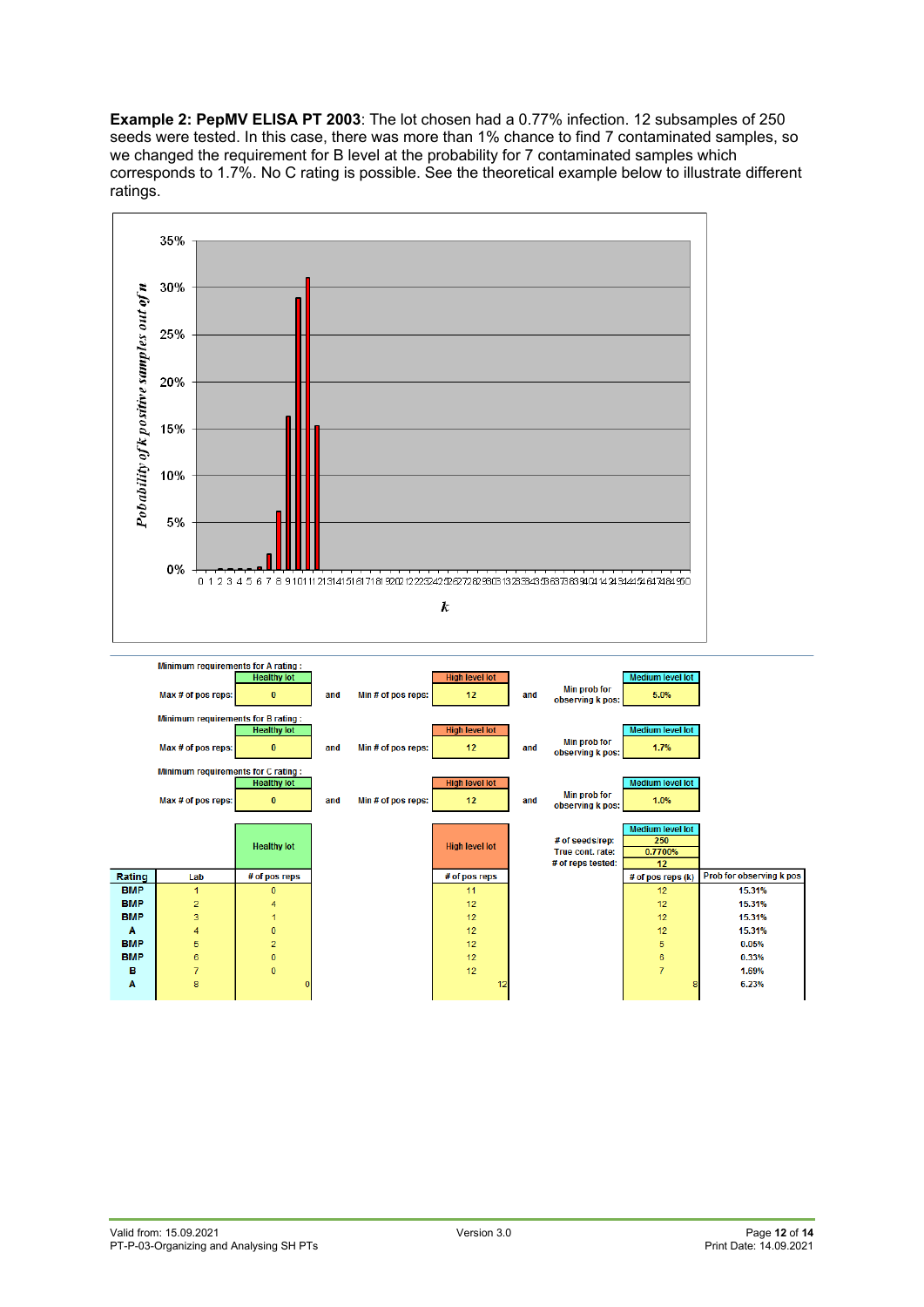**Example 3: Peronospora grow out PT 2006**: The lot chosen had a 1.45% infection. 14 subsamples were tested. In this case, there was more than a 1% chance to find 7 contaminated samples, so we changed the requirement for B level **at the probability** for 7 contaminated samples which corresponds to 2% and we put the requirement for C level at the probability for 6 contaminated samples which corresponds to 0.51% so changed to 1%. See the theoretical example below to illustrate different ratings.



# **Report:**

- Templates for results sheets generated for each participant are provided in order to record all necessary information: results compared to expected results, rating proposal.
- Report including description of the test and analysis of results available on request